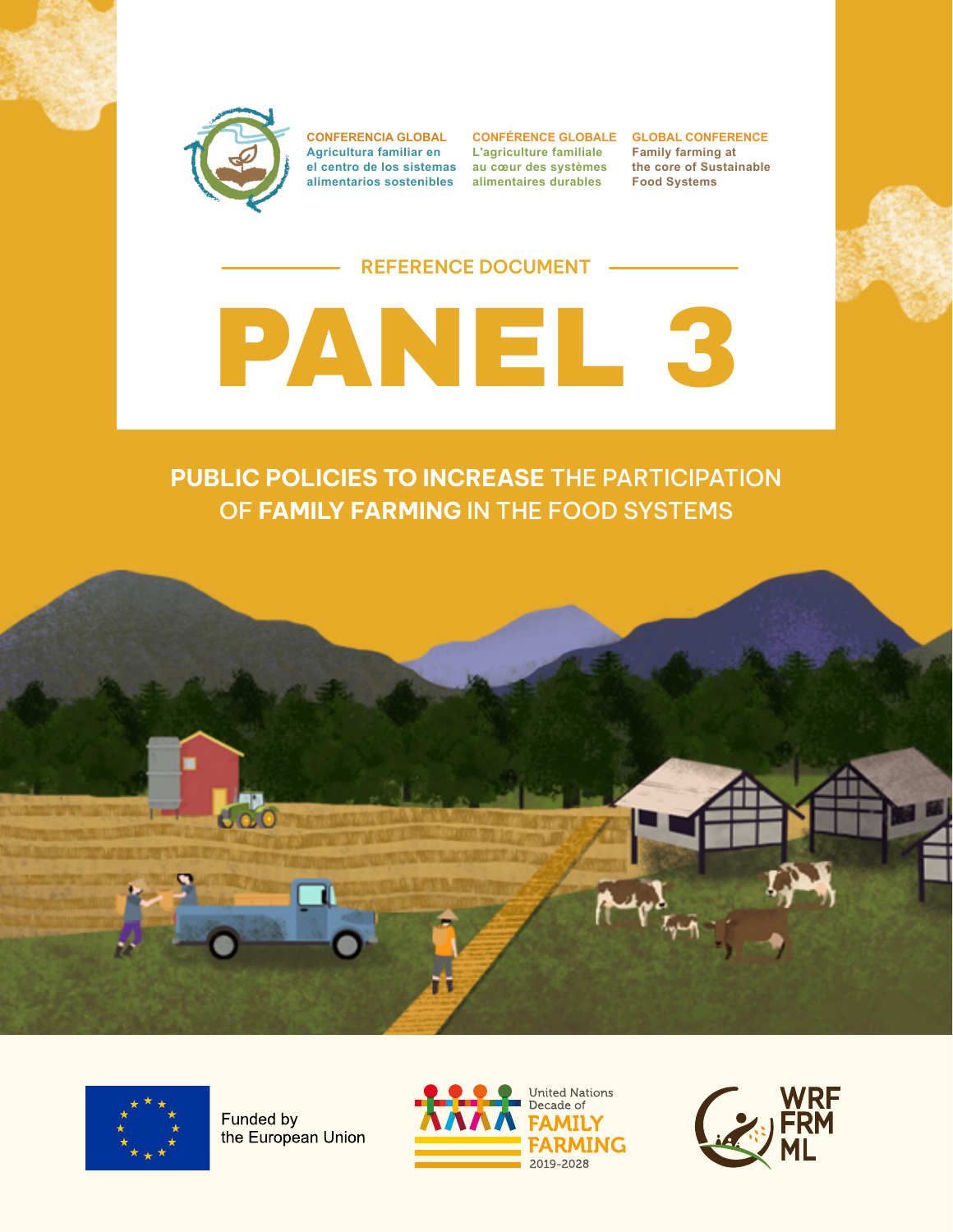## PANEL 3 PRESENTATION

The Global Conference "Family farming at the core of sustainable food systems", from 23 to 26 November 2021, aims to analyse the implementation of the United Nations Decade of Family Farming (UNDFF) 2019-2028 to obtain more sustainable, resilient, inclusive and viable food systems, contributing directly to the fulfilment of the SDGs (Sustainable Development Goals).

The Global Conference combines thematic panels, special events and cross-cutting topics that feed into all of its content. Panel 3 "Public policies to increase the participation of family farming in food systems" aims to present and discuss the generation of favourable policy environments (legal and institutional frameworks, political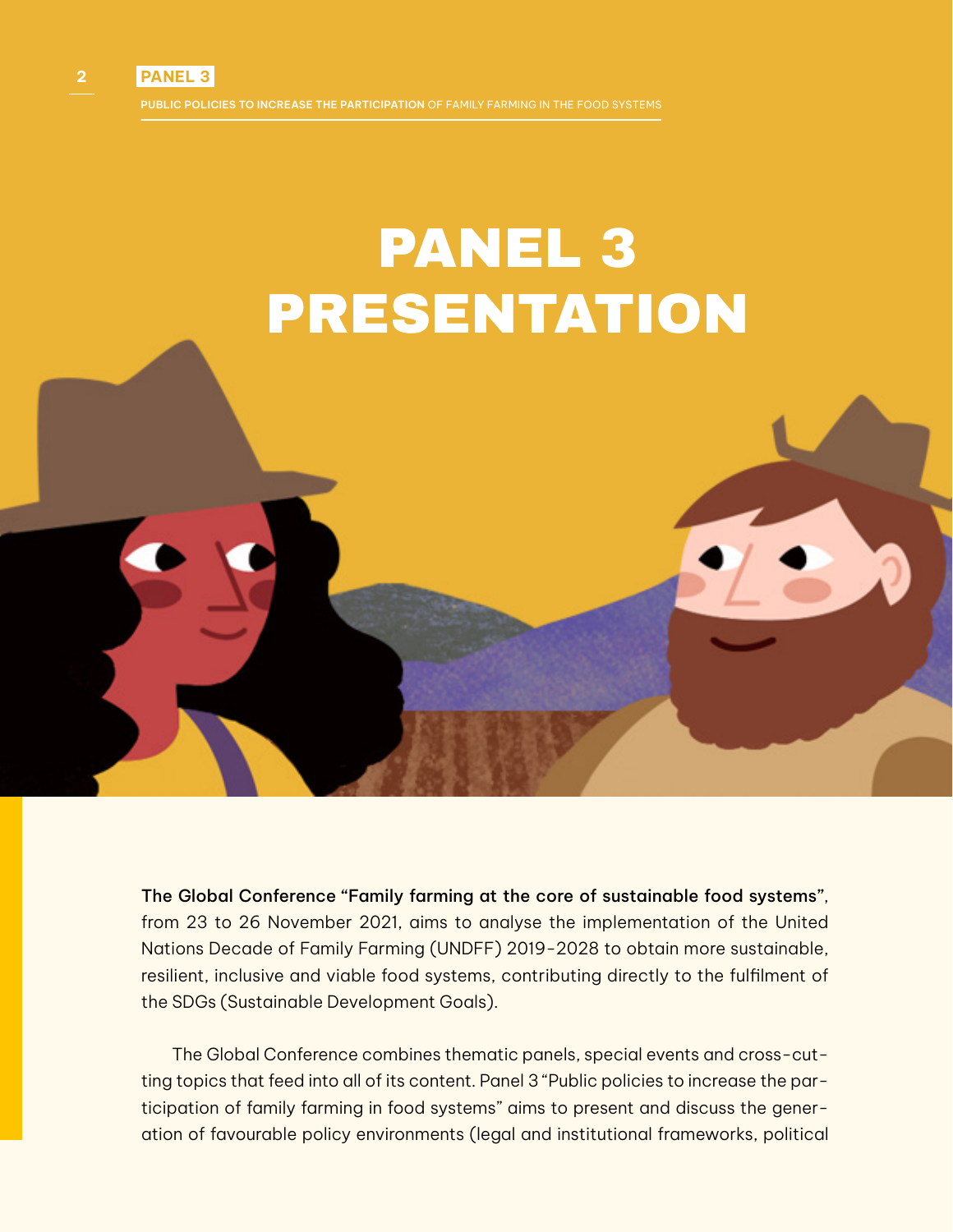commitments, etc.) that ensure the leadership of family farming in the shift towards sustainable, resilient, inclusive and viable food systems. A key element to ensure that the challenges and opportunities are well identified is to increase the participation of family farmers in decision-making processes. National Action Plans for the Decade, and family farming laws and regulations will be outlined.

This reference paper has been prepared by the Advisory Thematic Committee for Panel 3, made up of:

#### **Facilitation:**

- Lautaro Viscay Special meeting on Family Farming (REAF) Mercosur Technical Secretariat and
- Caio Galvao De França Postgraduate Program in Rural Development of the Federal University of Rio Grande do Sul (Brazil).

#### **Members:**

- Dr Cheikh Oumar, Executive director Initiative Prospective Agricole et Rurale, IPAR.
- Giovanna Vasquez, Manager, Confederation of Peruvian Agriculture, CONVEAGRO.
- Haley Atienza, Director, PAKISAMA, The Philippines.
- Teresa López, President, Federation of Rural Women's Associations/Union of Small Farmers and Livestock Farmers (FADEMUR/UPA).
- Célestin Nga, Executive secretary, Plateforme Régionales des Organisations Paysannes d'Afrique Centrale, PROPAC.

#### **WRF support:**

• Belén Citoler - Deputy director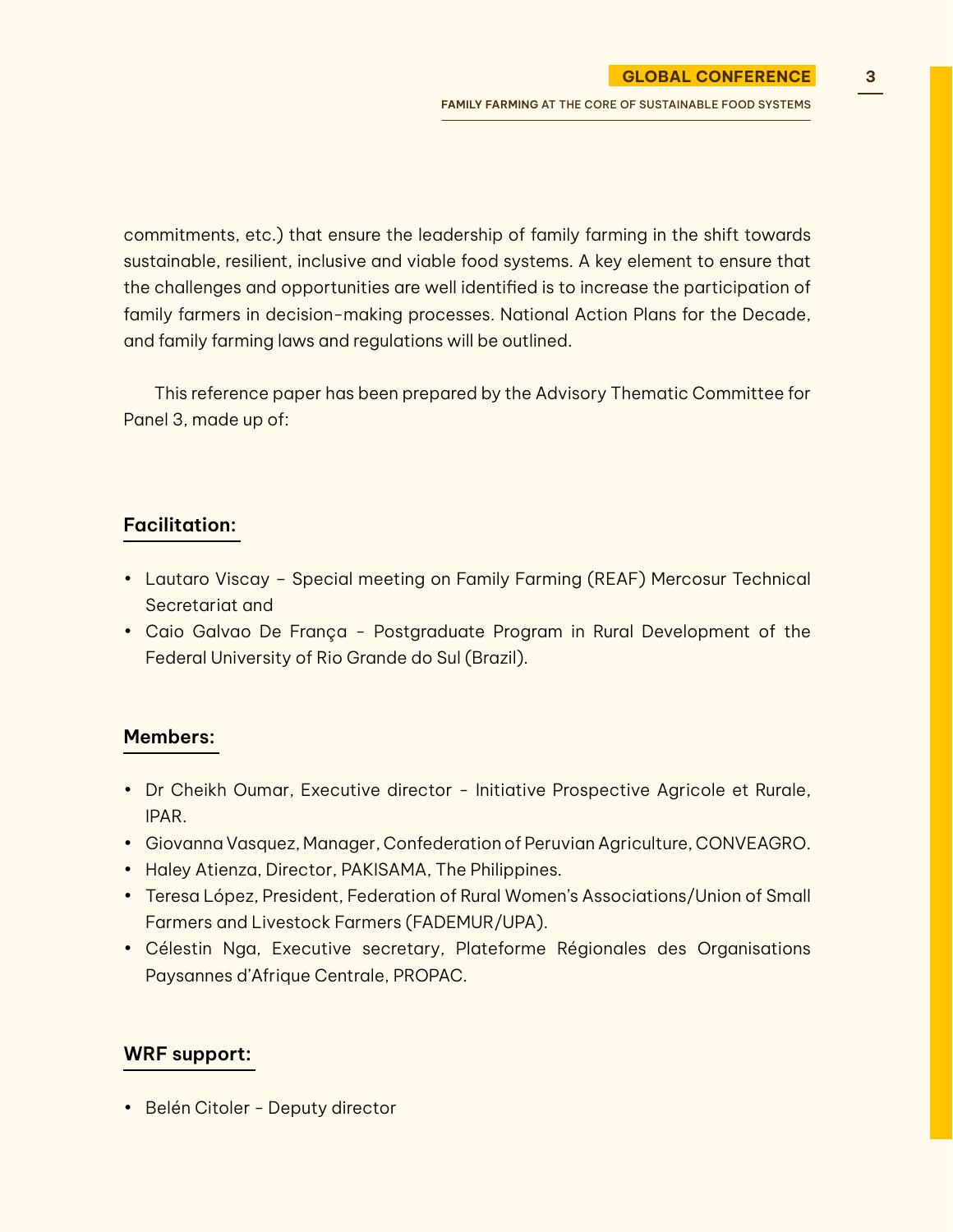

The United Nations International Year of Family Farming (IYFF 2014) contributed to increasing social visibility and recognition of the rural communities' and family farmers' contribution to achieving the Sustainable Development Goals and in particular to ensuring food security.

Our organizations have built National Committees for Family Farming (NCFF), and in several countries, specific regulatory frameworks and differentiated public policies have been accomplished. We are progressing in regional networks and global coordination with the World Rural Forum, and together with other organizations, we are assuming new regional and multilateral commitments. The Sustainable Development Goals (SDGs) of the United Nations 2030 Agenda acknowledge the importance of our contributions in achieving several of these objectives and open up new possibilities to accelerate their fulfilment.

Now, with the United Nations Decade of Family Farming (UNDFF) 2019-2028, our challenge is to release the unique potential of family farming to transform food systems and make them sustainable, resilient and inclusive. To do this, it is necessary to strengthen our organizations, their capacities to influence and build new social alliances that favour and expand the scope and improvement of differentiated policies, as well as new policies that integrate environmental, nutrition and food dimensions – all of this in an effort to synthesize public policies and their contents to include in the next biennium of implementation of the UNDFF.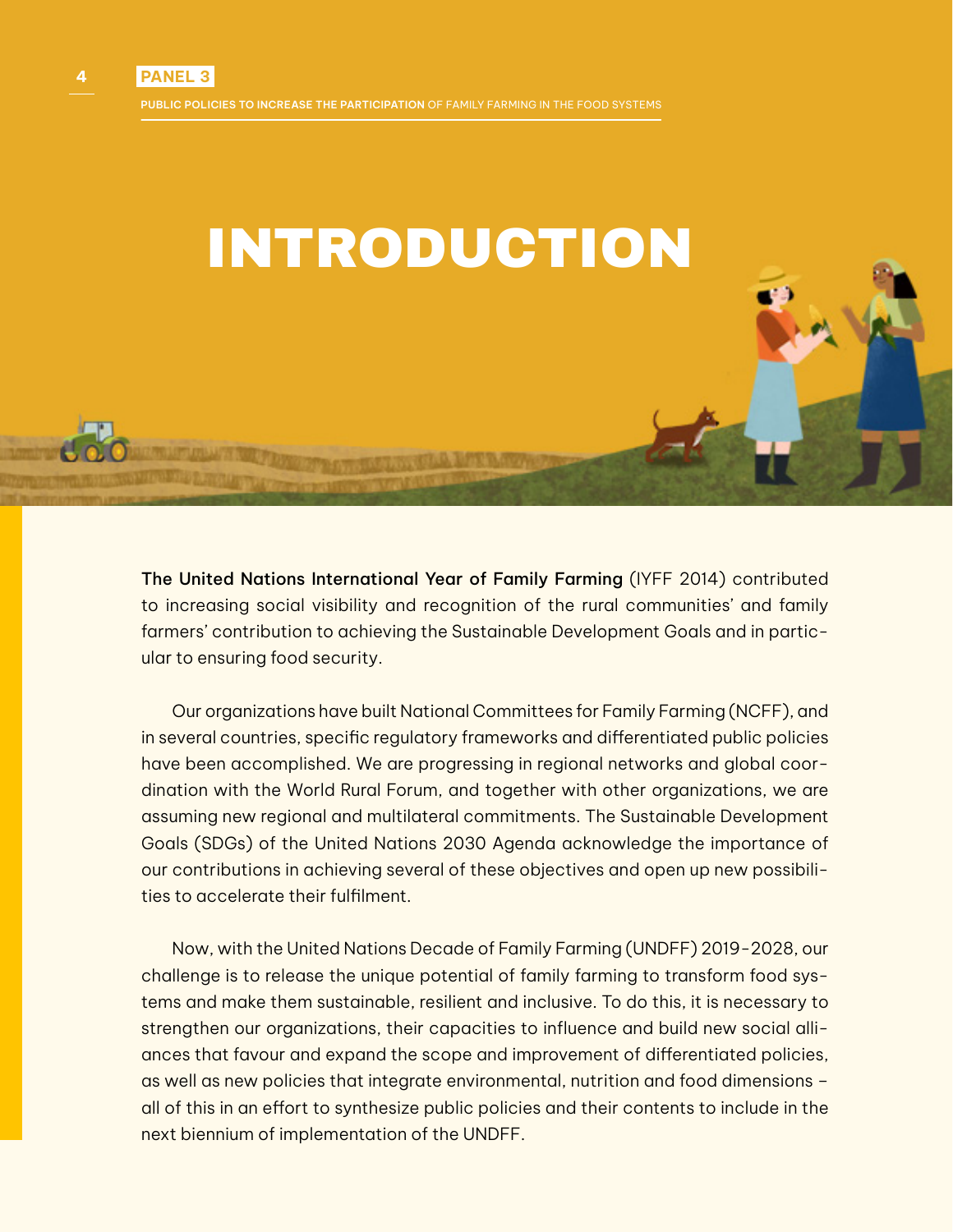**FAMILY FARMING** AT THE CORE OF SUSTAINABLE FOOD SYSTEMS

### ANALYSIS OF THE PRESENT SITUATION

In an increasingly more complex planet, food systems and sustainability are interrelated, occupying a key place in a transition to guarantee rights and a better life for all of society.

The current situation poses great challenges, considering that the Covid 19 pandemic has accentuated inequalities within countries, between countries and regions, and has starkly revealed that prior to Covid 19 more than 820 million people in the world were experiencing hunger or food insecurity.**<sup>1</sup>** Around 80% of the world's extreme poor reside in rural areas, and the vast majority of them depend on natural resources to ensure their livelihood. At the same time, and on a global scale, there is a situation of food loss and waste.

Family farming is diverse and implicated in food systems, such as small farmers, fishermen, shepherds or forest-dependent communities, wage workers, and others linked to small and medium-sized family businesses in different food value chains, cooperatives, associations and other forms of organization.

Current food systems are questioned/confronted by their economic, social, environmental and cultural effects, and by the asymmetrical relationships among the different sectors: food production, processing, distribution, preparation and consumption.

The impact of climate change is already perceptible in many parts of the planet: episodes of flooding, drought, permanent changes in climatic regimes affect future life and expectations in food production. This will certainly affect us, but it will dispro-

**<sup>1</sup>** <http://www.fao.org/3/ca5162es/ca5162es.pdf>(State of Food Security and Nutrition in the World 2019).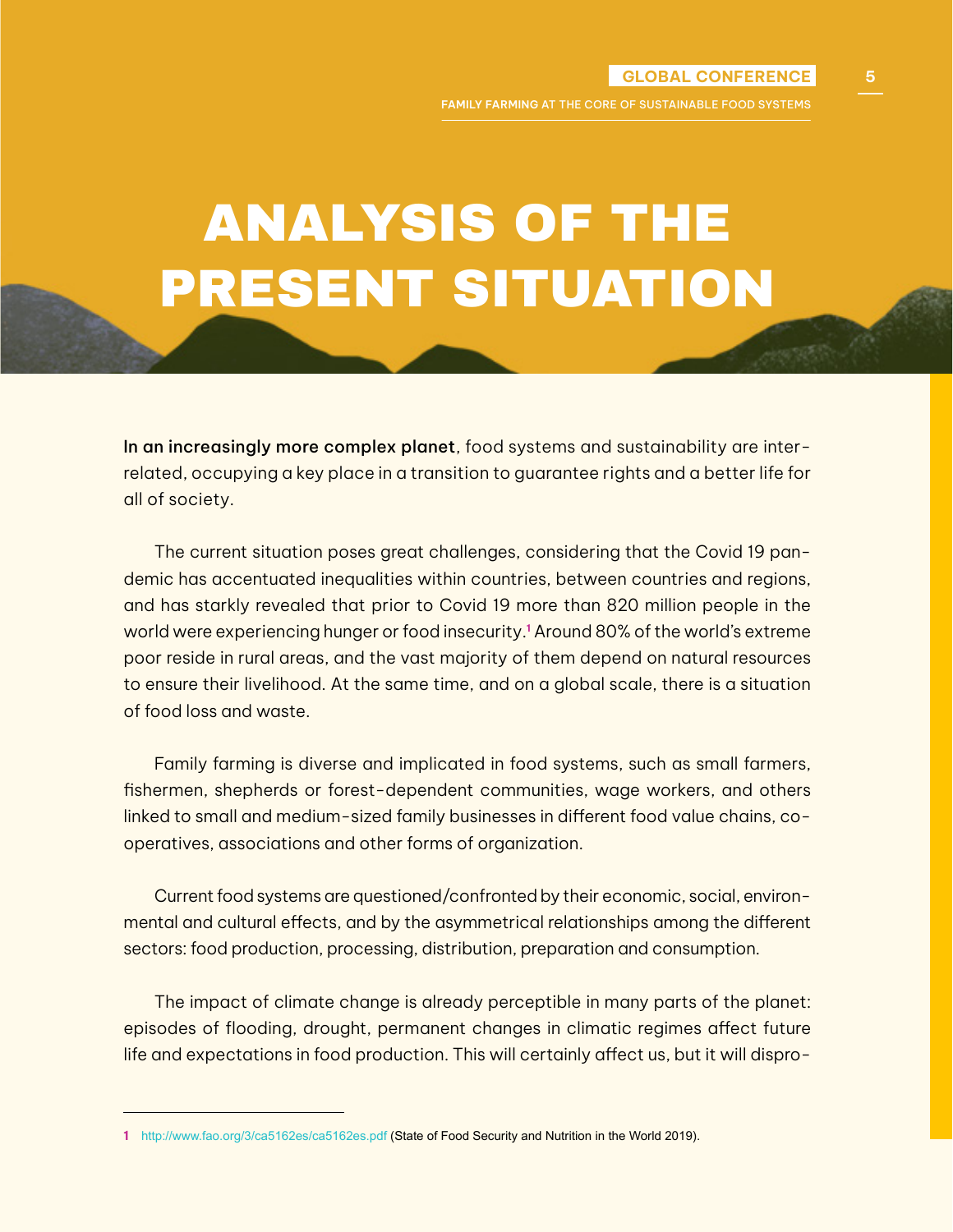portionately affect poor people and vulnerable groups, even multiplying the impact of other threats (e.g. hunger, pests and diseases, water scarcity).

The effects of climate change, the pressure of a growing world population, the depletion of natural resources and loss of biodiversity, and the demands of ensuring healthy diets reveal the limitations of current food systems and require urgent action.

Another challenge relates to economic sustainability, which calls for favourable mechanisms for the insertion of family farming into food value chains and for guaranteeing the profitability of their farms, marketing infrastructure and support for their associative or cooperative organization.

On the other hand, we know how to build favourable environments for family farming policies, based on legal and institutional frameworks and national, regional and multilateral political commitments that can feed back into each other. There are situations in which we have made progress, such as the exchange experiences, dialogue and the construction of regional agricultural and pastoral policies and the national plans for the Decade. However, there is still a long way to go to ensure the influence of farmers' and rural organizations on the laws that steer the agricultural agenda, such as in areas of regional integration and the common agricultural policy.

Another point is the need to overcome the inequalities imposed on women, many of which are linked to the traditional imbalances faced by them (care, for example) and to the specific problems of women farmers (recognition of their work, economic and political empowerment). Despite their important contribution to food production and as guardians of knowledge and know-how and productive practices, it is they who are most affected by poverty and lack of access to land and other economic and financial resources. It is necessary to have data to measure the reality, inequalities and gaps, generating specific policies and affirmative actions in general policies to overcome the enormous "gender gap" that persists and limits the capacity of rural women to intervene and take advantage of new opportunities and capture their autonomy.

Another challenge is generational succession, and it is therefore necessary to create favourable conditions for access to land, education, work and recreation for young people in rural areas, with incentives and specific policies that take into ac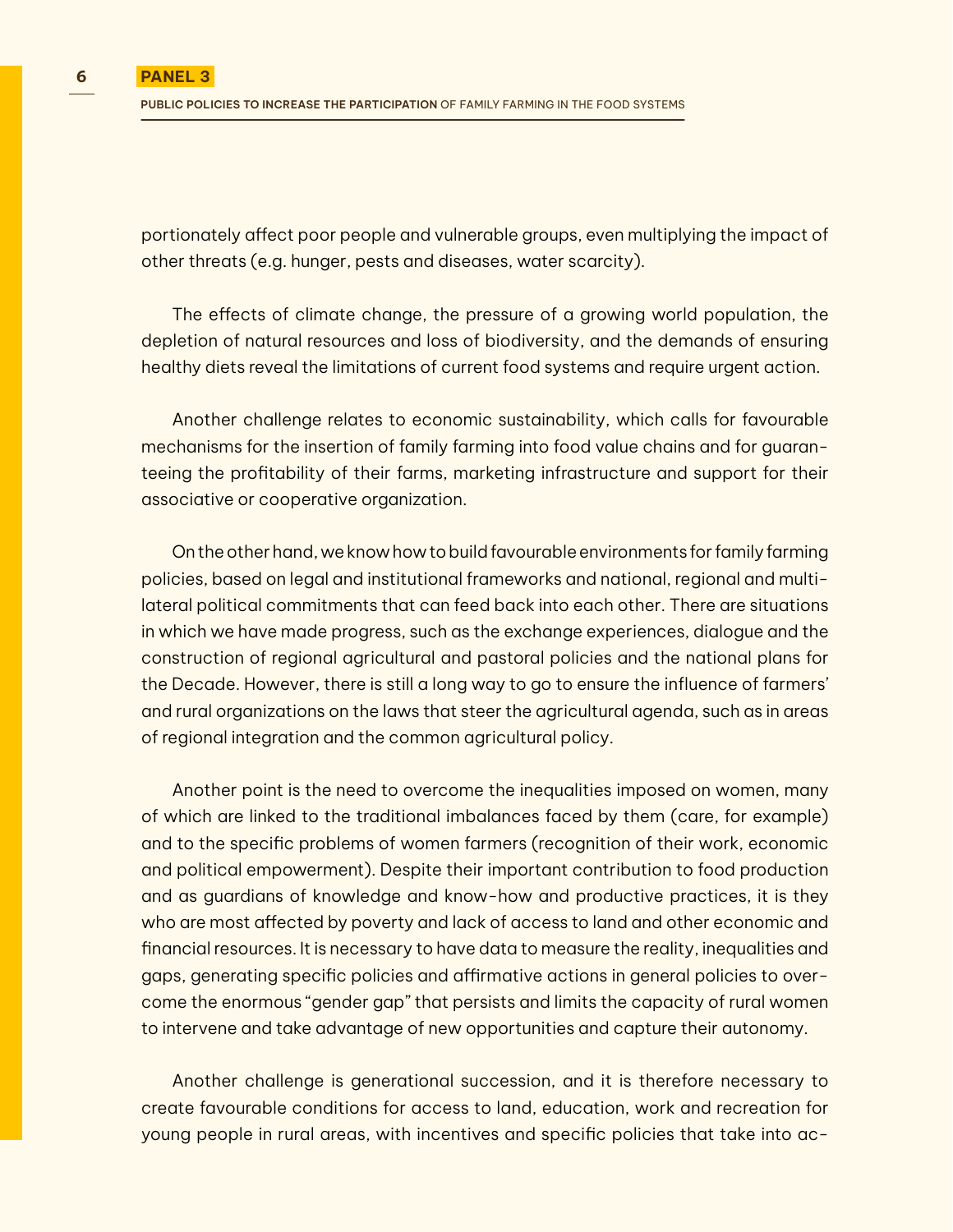count the possibilities of the digital era, paying special attention to the situation of young women who are the ones who migrate and leave the farms.

In order to achieve substantive changes, it is essential that States/Nations prioritize and undertake the necessary investments, ensuring an adequate budget for agriculture, particularly for family farming.

The concurrence of economic-, environmental- and health crises, and the growing recognition of the need to transform food systems, open up new opportunities to set family farming at the centre of the agenda and strengthen its role in contributing to resolving problems.

The multifunctionality of family farming is related to the role of farmers in the community, as caretakers of the environment, which enables the sustainable use and management of natural resources, their conservation and sustainable relationship with biodiversity, and their contribution to rural and territorial development. Family Farming organizations have experience in promoting sustainable agriculture, such as silvopastoral and agroforestry management to strengthen more resilient and sustainable systems.

Responses must be urgent, sustained and geared towards the welfare of family farming and rural communities, towards the profitability of farms and the resilience of production systems with sustainable production practices, with healthy food supply.

We already have the regional and international organizations and alliances that we have been building, but we can go further by partnering with environmental and consumer movements. We have proven successful experience and we know what to do and how to do it, in this grave scenario. But we can do more and better with more participation of organizations in public policies, with new, intelligent and inclusive governance, together with broad, lasting and strong alliances.

A scenario of challenges, but also of opportunities in the international agenda with the progress made in overcoming COVID 19 and the possibilities opened up by international commitments in the face of climate change and for the transition to sustainable food systems.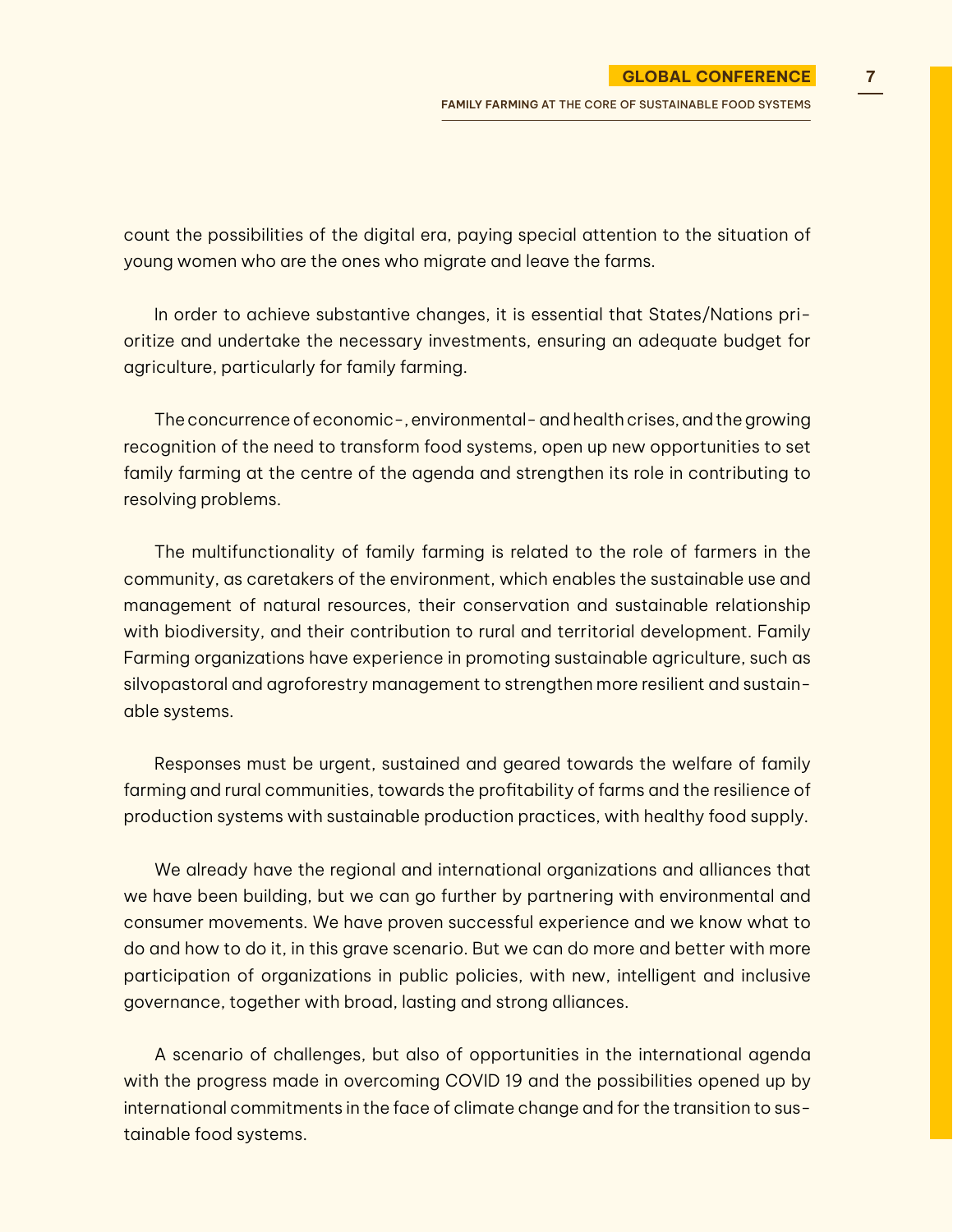**PUBLIC POLICIES TO INCREASE THE PARTICIPATION** OF FAMILY FARMING IN THE FOOD SYSTEMS

# PUBLIC POLICY PROPOSALS

A focus on family farming is essential to promote food systems and rural transformation that empower rural populations. Policies and programs that improve the livelihoods and resilience of small farm holders, foresters, fishing people, sheepherders and labourers, with special attention to rural women, indigenous peoples and youth.

But beyond keeping the focus on food availability, it is necessary to ensure access to healthy food, to rethink consumption-, production- and supply systems in an integrated manner, amalgamating policies for family farming with food, health and environmental policies. Public policies play a vital role in releasing the potential of family farming in the transformation of food systems. The following public policy measures, adapted to each specific context, are proposed to help strengthen family farming and release its transformative potential in the construction of sustainable, resilient, inclusive and viable food systems:

#### 1. Recognition and implementation of differentiated public policies with a comprehensive approach

**a.** All the actors should accept that family farming, rural communities and indigenous peoples are the caretakers of the environment and vital for sustainable and resilient food systems, with policies and programs that value and reward the care and sustainable management of natural resources and more sustainable forms of production.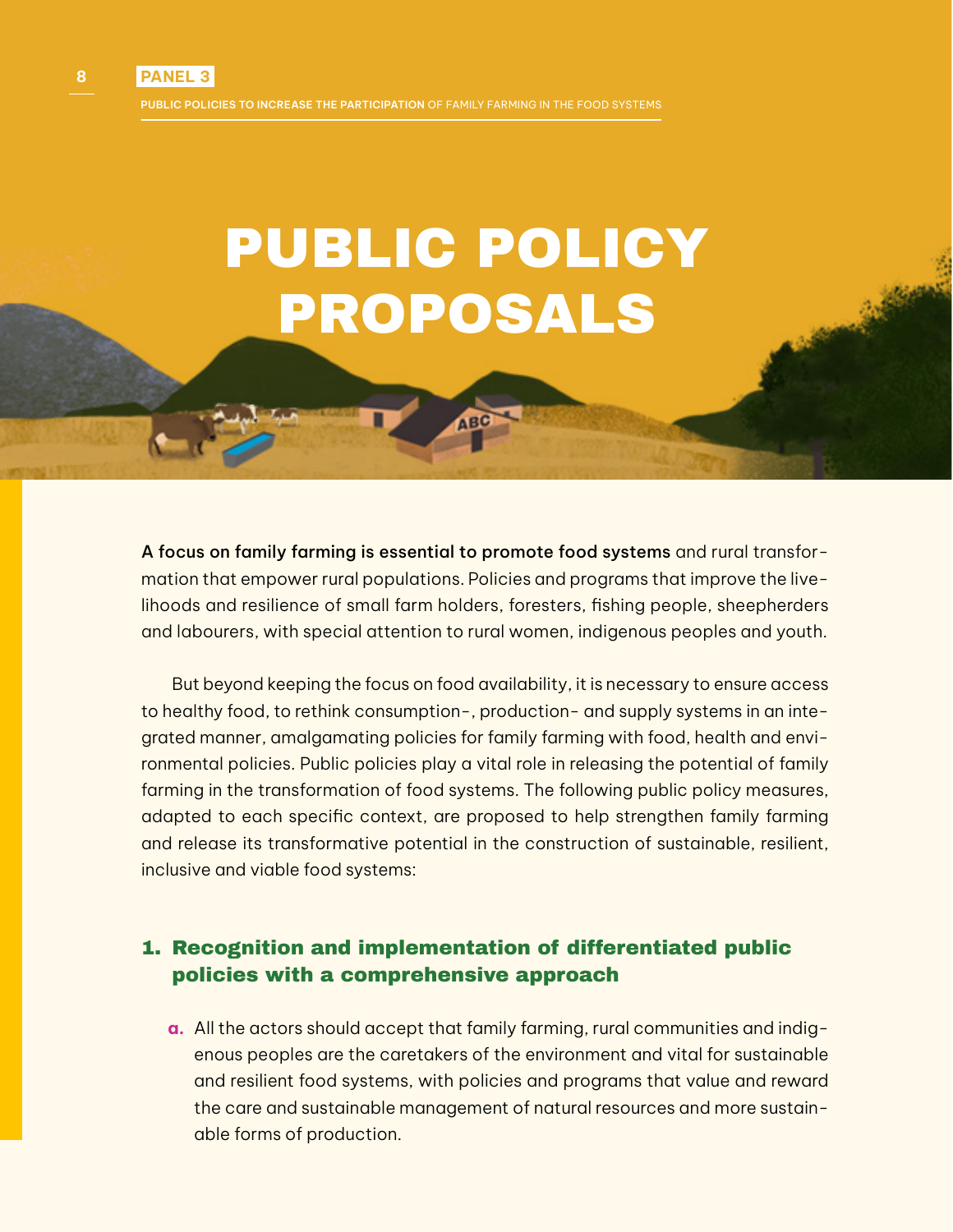**FAMILY FARMING** AT THE CORE OF SUSTAINABLE FOOD SYSTEMS

- **b.** Governments should establish an inclusive, transparent and coordinated approach to policy development and implementation, with active and informed participation of farmers and their organizations during the process of policy development as well as the implementation and monitoring of national and regional policies, as a condition of legitimisation, qualification and effectiveness.
- **c.** Effective interventions in favour of family farming require recognizing its multidimensional nature, strengthening the interconnection with other agendas and their policies, particularly with regard to food, health, nutrition and environmental policies, and having a set of multisectoral policies and a regulatory framework that define the category of family farmer and facilitate differentiated interventions.
- **d.** Create, expand and strengthen differentiated policies for social protection and access to education, health, the economy and financial services, and, fundamentally, to cultural goods.

#### 2. Commitments, cooperation and coalitions to advance differentiated public policies at the national, regional and multilateral levels.

- **a.** To advance in the coordination and coalition of countries and common agendas in support of family farming as a positioning strategy and to promote exchanges and cooperation (government and civil society and also within civil society) at national, sub-regional and global levels.
- **b.** To spur the construction and implementation of public policies, international instruments and commitments that recognize and protect, from different angles, family farmers and their vital role, as set out in the "*[GUIDE International](https://www.ruralforum.org/img/recursos/202106_inst.defenseff_eng.pdf) [and regional instruments to defend and promote the interests and rights of](https://www.ruralforum.org/img/recursos/202106_inst.defenseff_eng.pdf) [family farmers](https://www.ruralforum.org/img/recursos/202106_inst.defenseff_eng.pdf)*".
- **c.** To enhance the work of the National Committees of Family Farming (NCFF) in promoting policy dialogue and incorporate new stakeholders by creating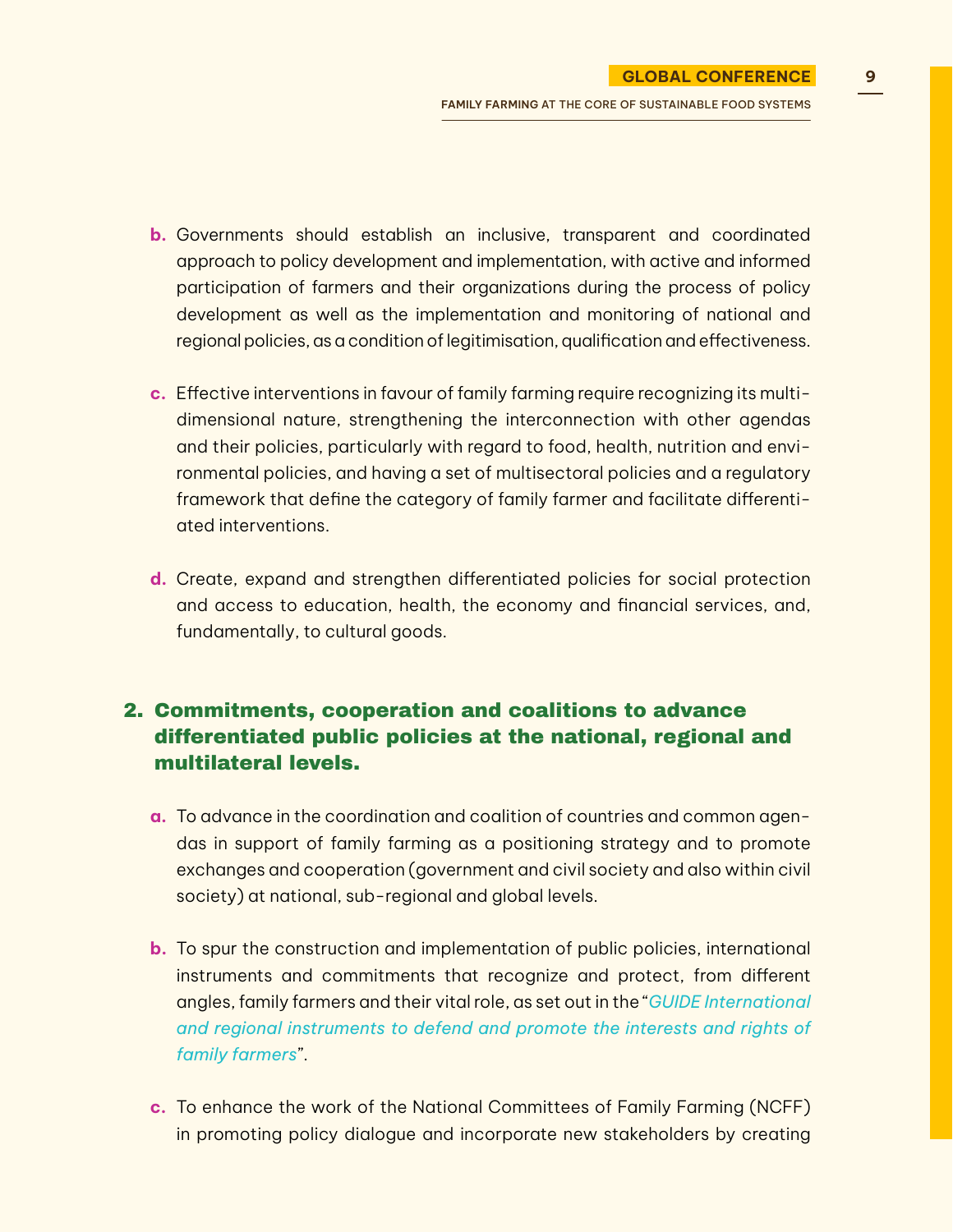discussion, communication channels and alliances with healthy consumption and environmental organizations and movements to strengthen the participation of family farming in the transformation of food systems.

#### 3. To protect the territories and the rights of indigenous communities.

**a.** Promote international instruments and implement national public policies for the defence and protection of territories and the protection of indigenous peoples' ways of life.

#### 4. Promote the equality and autonomy of rural women and their social, economic and political empowerment.

- **a.** Implement policies to promote equality, autonomy and social, economic and political empowerment of rural women, acknowledging their contribution to sustainable production. Similarly, measure the impact of policies on women and incorporate the rural perspective when addressing women's rights in the political agenda.
- **b.** Influence the construction process, coordinated by the CFS (Committee on World Food Security), of the CFS Voluntary Guidelines on Gender Equality and Women's and Girls' Empowerment (VG-GEWE) in the context of food security and nutrition to ensure the incorporation of the experiences and knowledge of rural women's organizations.

#### 5. Rights and opportunities for rural youth.

- **a.** Generate opportunities for youth, prioritizing access to land, education, work and leisure and in new agendas of circularity and wellbeing, in transformation and commercialization.
- **b.** Promote innovative ways to engage youth in agriculture, paying special attention to gender considerations, digital literacy and connectivity.